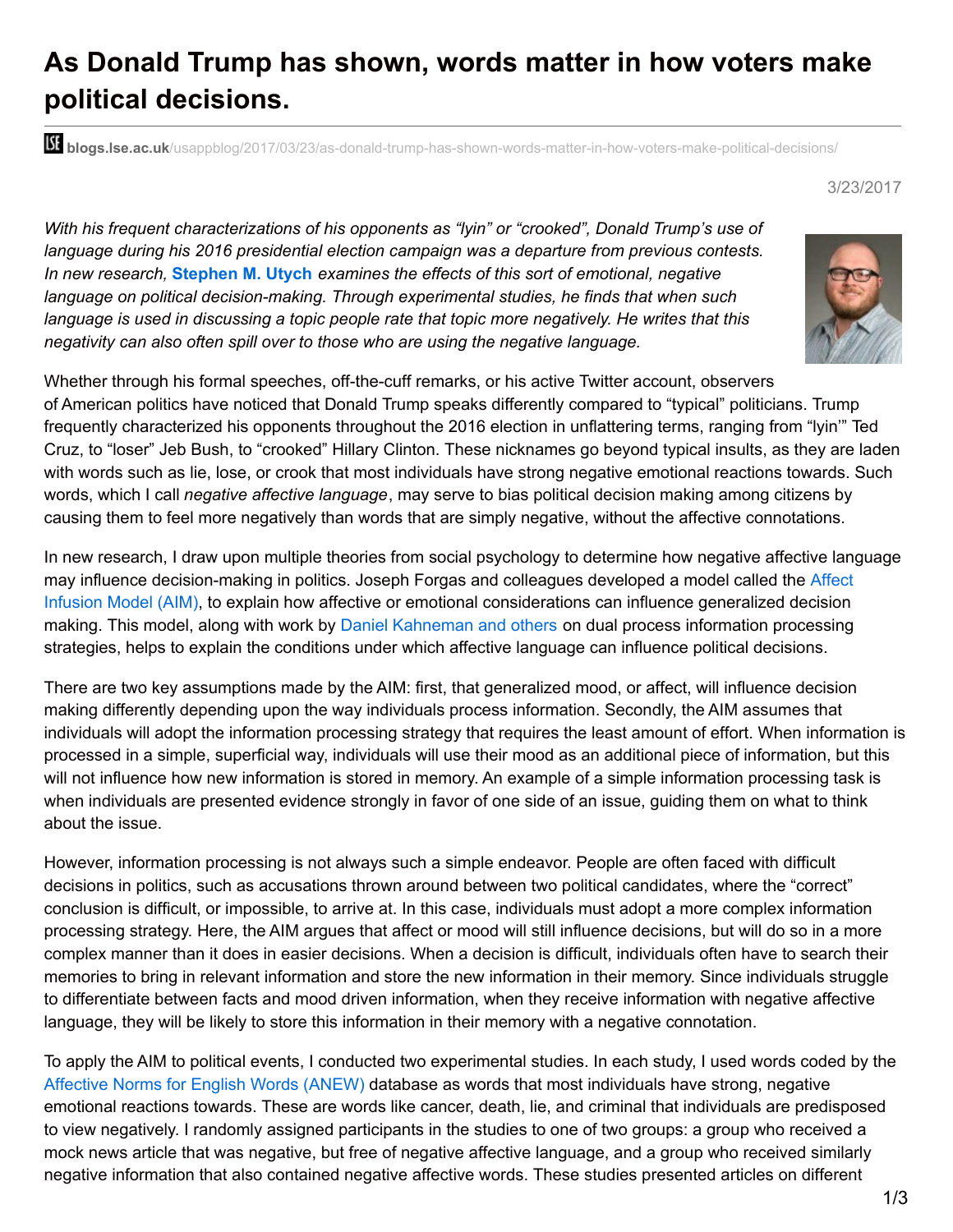topics, in order to vary the difficulty of the decision making task for participants.



The first study presented participants with a simple decision task. The article was written about a voter identification law, and was generally unsupportive of passing the law. The article featured a report on the law, along with quotes from a fictional politician who opposed the law. This study provided support to the notion that affect can influence decisions in a cognitively simple task. Individuals exposed to negative affective language were significantly less supportive of the law than those who were presented with neutral affective language. As expected, negative affective language biased evaluations negatively overall, as the politician in the article was rated more negatively in the negative affective language group, even though these participants agreed with his position on the law more than those in the neutral language group.

These effects were not all encompassing, however. In line with predictions from the AIM, individuals did not seem to store these negative feelings in their memory. When asked to produce some thoughts about the law, those who were exposed to negative affective language were equally likely to mention a negative opinion of the law as those in the neutral language group. This suggests that, while negative affective language influenced judgments in the short term, there were no long term effects in this simple scenario.

The second study presented a more complex decision task for participants. I presented participants with a mock news article on political mudslinging from two opposing political candidates. One candidate made accusations of corruption against another, who then denied the allegations. Here, it was unclear which politician was telling the truth, making the decision of who to believe difficult for readers.

In this study, affect did not play a role in quick decision making. Participants in the negative affective language group rated each candidate roughly the same as those in the neutral language condition, despite the fact that those who were exposed to negative affective language reported feeling higher levels of [negative](https://en.wikipedia.org/wiki/Affect_measures) affect. Here, negative affective language biased decisions in a different way.

As in the first study, I asked participants an open-ended question to list their thoughts on the candidates. Those exposed to negative affective language were more likely to write more in response to these questions, suggesting a deeper information processing style. They were also more likely to mention negative reactions to either candidate.

Taken together, these results suggest that negative affective language may have powerful impacts on political decision making. When exposed to these affective words, individuals tend to have more negative reactions towards